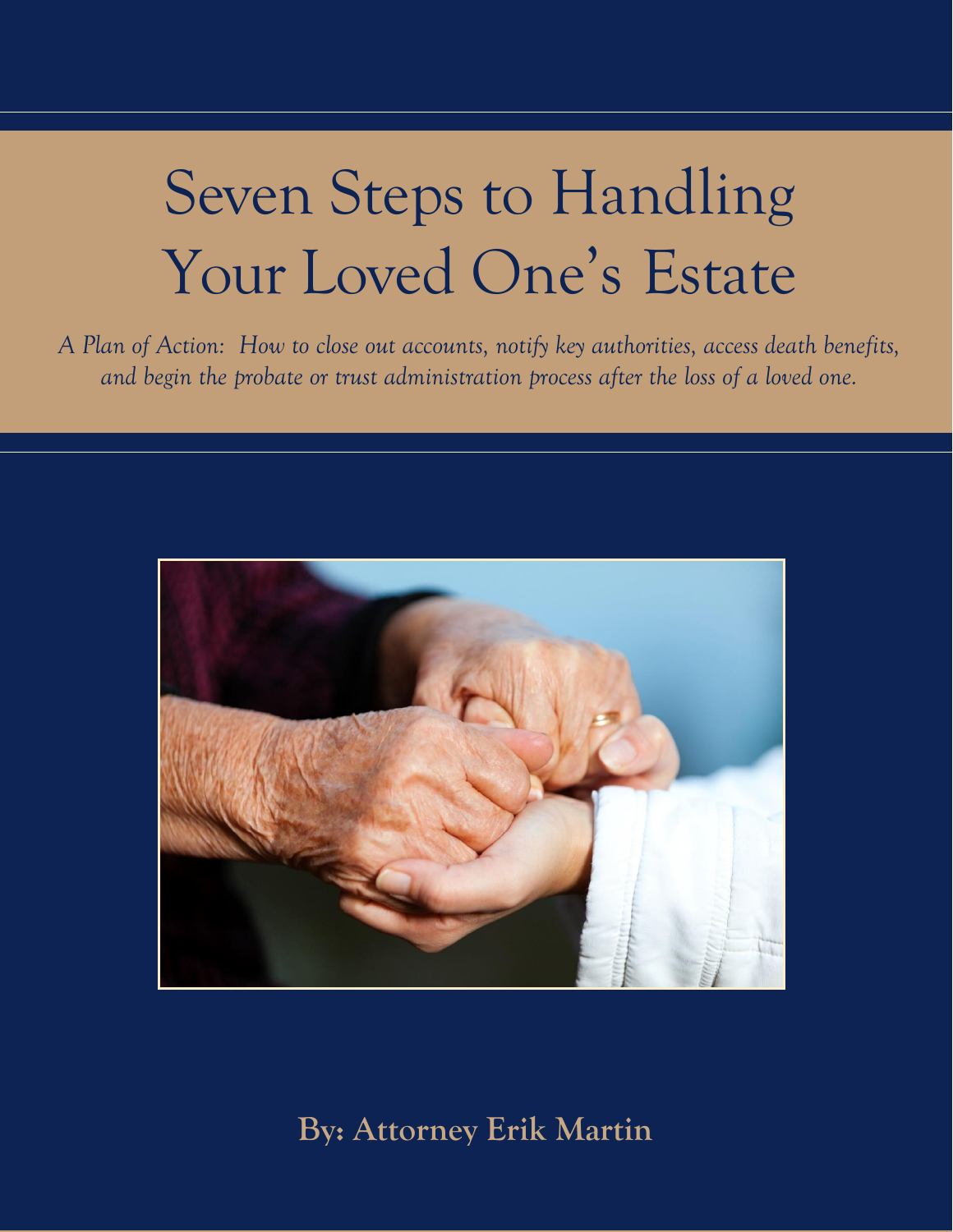Handling the estate of a loved one is a huge and solemn responsibility. Your loved one must have thought very highly of you to leave you with this important duty of overseeing his or her end-of-life affairs.

Though you are likely humbled by being placed in such a position of trust, you might also feel stressed out, confused, and overwhelmed as you try to figure out the best way to administer your loved one's estate.

This uncertainty leaves a lot of questions unanswered, including: "Am I doing this right?" or "What if I accidentally choose something that goes against my loved one's wishes?" or "Will the other family members hold me responsible if they don't like the outcome of the will or final wishes?" or simply, "WHAT DO I DO NOW!?"

Our goal is to help you minimize the headache and ease the burden of handling the estate so you can get back to what is most important – remembering your loved one and celebrating their life.

### Start With The Basics

The seven steps we outline in this guide are among the most important and practical things you will need to know when handling a loved one's end-of-life affairs.

However, there may be additional steps your family will need to address to properly administer your loved one's estate. This will depend on your loved one's unique circumstances and the type of estate plan he or she had in place at the time of death.



Estate distribution involves quite a bit of paperwork, as well as the need to meet very specific, government-mandated deadlines. If mistakes are made during this process, or steps are missed, it can result in delays and financial difficulties for all involved, including potential liability for YOU as the administrator.

It may be that hiring an attorney who specializes in probate and estate administration is the best way to ensure your loved one's affairs are handled in a timely and efficient manner. Further, it may be the best way for YOU to get through the process and minimize the stress involved. We are happy to provide your family with more information on this and answer all of your questions during a free consultation, which you can schedule now by calling me at **(817) 752-3307**.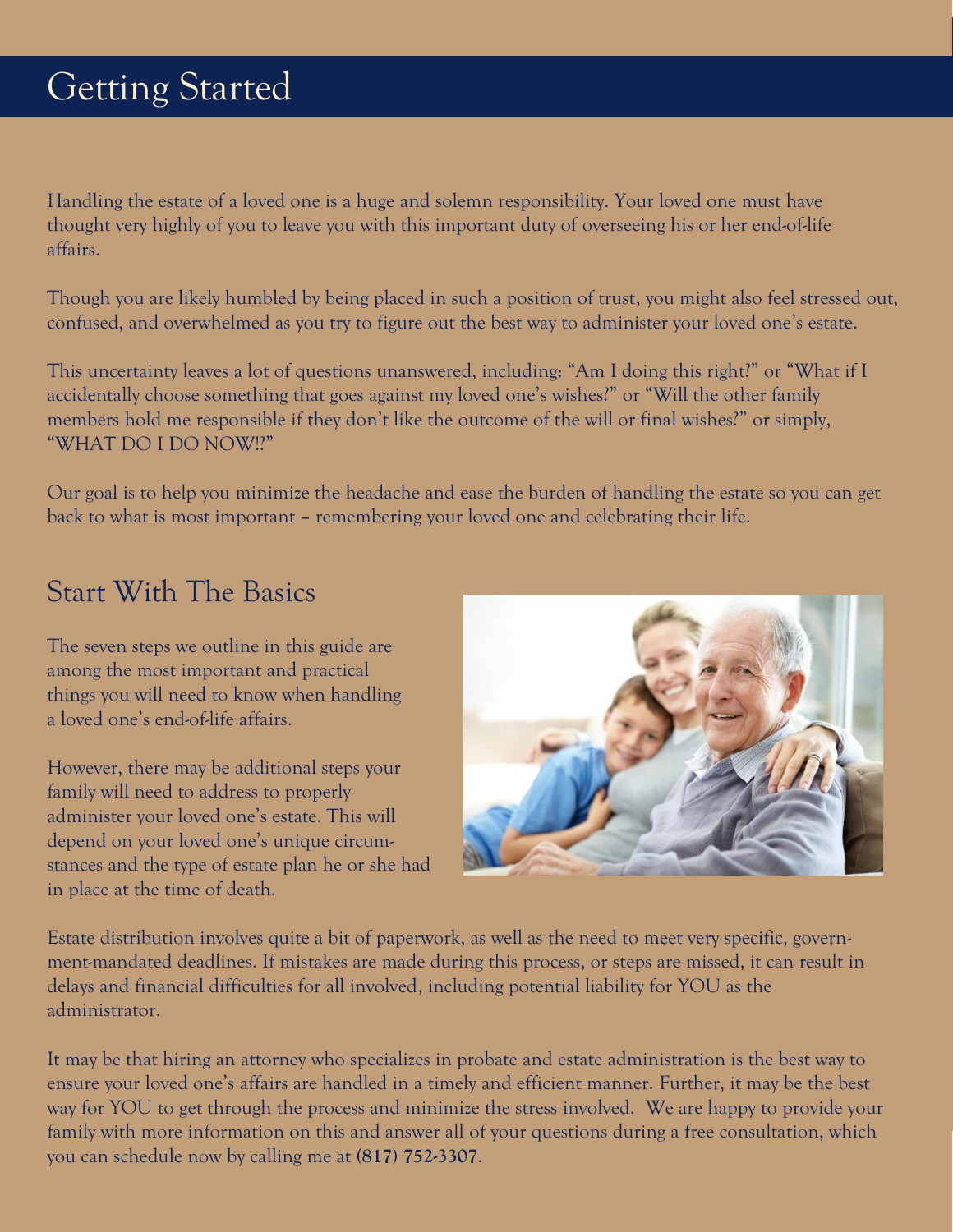### Seven Steps to Take After the Loss of a Loved One

As you work to make final arrangements after your loved one's passing, you can (and should) begin the process of administering the estate by taking inventory and securing the estate property. Acting quickly despite emotions running high is important to save valuable time and estate resources down the road.

While there is much to do during this difficult period, here are the top 7 steps to take immediately after the loss of a loved one.

### I. Take an Inventory of Property and Important Documents

After a loved one passes, you may find it difficult to remember all of the property that he or she owned, as well as all of the paperwork you will need to handle their estate. Believe us, this task is not an easy one, especially when you factor in the emotion of your loss. But the point is, just get started! Start by jotting down assets on a scratch pad and make a pile of invoices, statements, etc. by going through the latest month's mail. You can formalize the Inventory as you proceed, but you will never finish what you don't start, and time is of the essence here.

To make things easier on you, we've created a checklist of paperwork you will need to handle the estate, as well as a list of property your loved one may have owned. It is important to keep this information secure at all times, and it is not a bad idea to use a lockbox to store these documents when not in use.

#### *Your loved one's documents:*

- Certified copies of the decedent's birth certificate, death certificate, and marriage certificate
- Divorce decree(s) from all previous marriages
- Will or Trust papers
- Insurance policies
- List of assets (house, car, jewelry, etc.)
- Bank account numbers
- Social security card or number (for both you and the deceased)
- Credit card numbers and statements
- Deeds to any real estate
- Tax return from the previous year

#### *List of property:*

- Real estate, including those that are business-related or for vacation
- Stocks and bonds
- Bank accounts
- Retirement accounts
- Contents of safe deposit box, including jewelry
- Boats, RVs and any other recreational vehicles
- Trailers or tools used in any trade
- Any other assets of significant value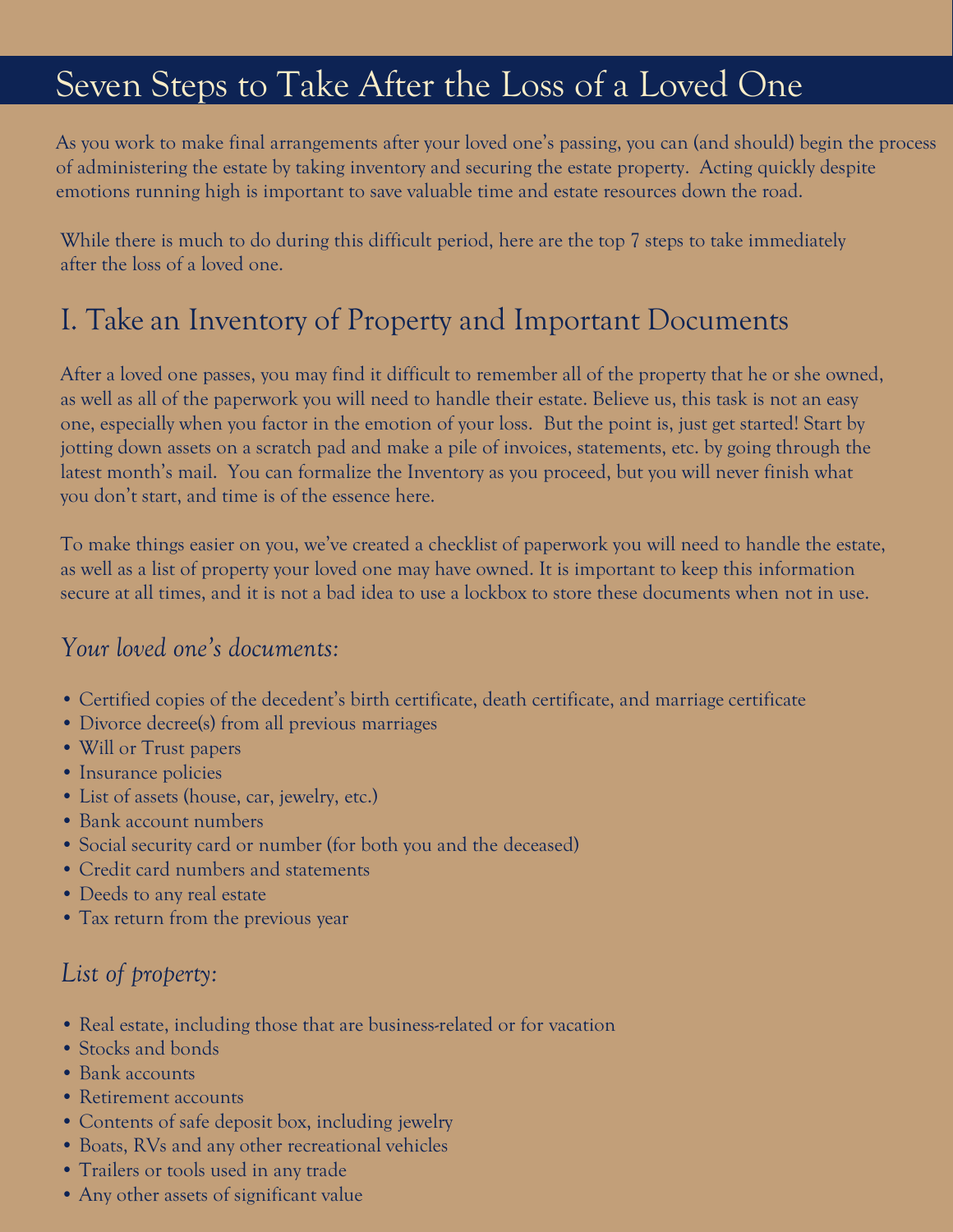### II. Notify Social Security

If your loved one was receiving money from Social Security, they will need to be notified upon his or her death. The Social Security Administration can be reached by calling **(800) 772-1213**, or by visitin[g](https://www.ssa.gov/) [www.socialsecurity.gov.](https://www.ssa.gov/) Oftentimes, the funeral home will notify Social Security so check with the funeral director first. You should also assume that any payments that are being made via direct deposit will either be stopped by the government or frozen by the bank.

### III. Keep Property Safe from Theft or Vandalism

It's a good idea to remove any valuables from your loved one's home and take extra steps to secure the house from theft or vandalism, like making sure the alarm system is up to date or installing one, checking the safety lights and/or installing a video connected doorbell. You should keep a list of the items removed during this process and where they are being stored so that you can locate them and give an account later. Stop all mail coming to the house, and remember that unless you are the surviving spouse or child living at the residence, the post office may require you to provide extra documentation, like an appointment as administrator or executor by the Court.

### IV. Address Outstanding Debt

Many people falsely assume that their loved one's debts will automatically be forgiven upon their passing. This, unfortunately, is not true; however, there are steps that can be taken to address any outstanding debt still owed to creditors even before the probate process begins. Many creditors will accept less than full value for a claim – you just have to call them up and ask!

Freezing the decedent's bank account and credit card accounts may allow more time to pay certain debts from the estate, and it is also a great way to avoid any fraudulent charges associated with identity theft. Notifying all credit cards and canceling them in writing can help you avoid this problem as well as hefty interest charges and late fees.

Finally, you'll want to gather all of your loved one's bills and bank statements, and speak with an attorney if you feel uncomfortable dealing with the creditors. Time is of the essence, so move quickly!

### V. Open Claims for Insurance Benefits

As the person handling your loved one's affairs, you must gather information regarding any policies or accounts that the decedent may have had, including life insurance and any accidental death policies. Be prepared with the policy number and a copy of the death certificate when you call the insurance company to make a claim. The insurance company will then forward the proceeds of the policy to whoever was named beneficiary. Sometimes the insurance will require a certified original death certificate which you can get through the county clerk of the decedent's resident county or online at the Texas Vital Statistics' website at [www.dshs.state.tx.us/VS/](http://www.dshs.state.tx.us/VS/) under Death Records.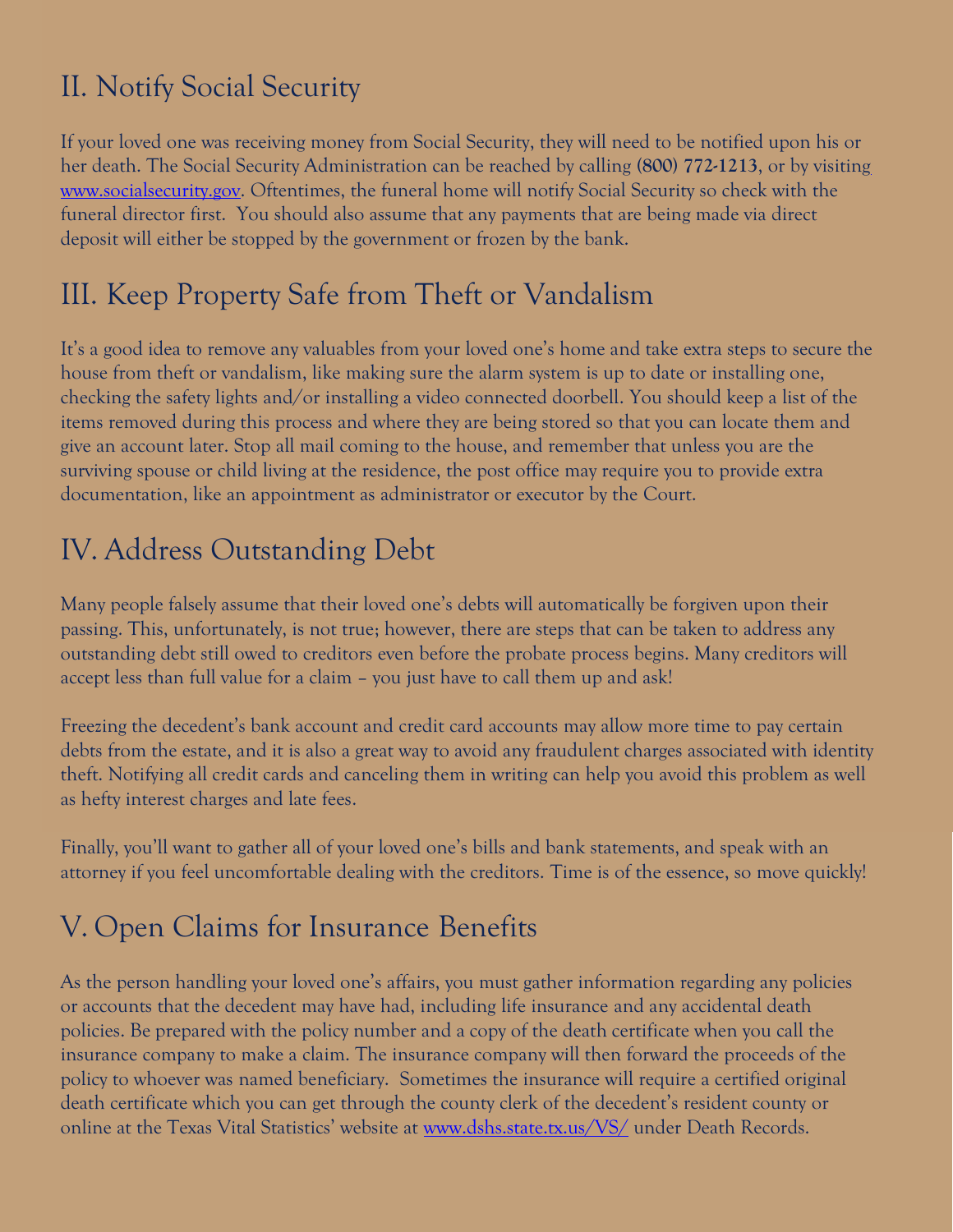### VI. Research Additional Benefits from Employer

Contact the human resource department at your loved one's place of employment to find out if they offer death benefits to the spouse or family of the decedent. Occasionally, these benefits are made to both current and former employees, so contact all places that your loved one may have worked in the past. Also, be sure to ask about any 401(k) accounts, pensions, or stock benefits and get a point of contact for each account.

### VII. Contact an Estate Planning Attorney

Administering a loved one's estate is an important process that generally comes up during a very emotional time. The process can be costly, time consuming, and even confusing, but it doesn't have to be!! Working with an attorney will not only alleviate much of this stress but will ensure that your loved one's affairs are handled without mistakes, and that all court and government-mandated deadlines are met. Generally, estate attorneys' fees are very reasonable and oftentimes a fraction of the money that the attorney will save the estate in the long run, so give yourself and your family the peace of mind knowing that your loved one's wishes are being carried out in the best way possible. In my honest opinion, hiring a knowledgeable estate attorney is worth it.

## Understanding Probate: What Is It and How Do I File?

At the same time that you work to complete the seven steps detailed above, you may also need to start the probate process with the local probate court.

Probate is a legal process of finalizing and administering a loved one's estate after death. Your family may work closely with the County Court or Statutory Probate Court in the county where your loved one died to:

- Confirm the validity of the Will;
- Identify and inventory the deceased's property;
- Appraise the property;
- Pay your loved one's debts and taxes; and
- Distribute the remaining property according to the Will or according to state law in the absence of a Will.

In **Texas,** if someone has a net total of \$10,000 in assets or real property, their Estate will likely need to be probated.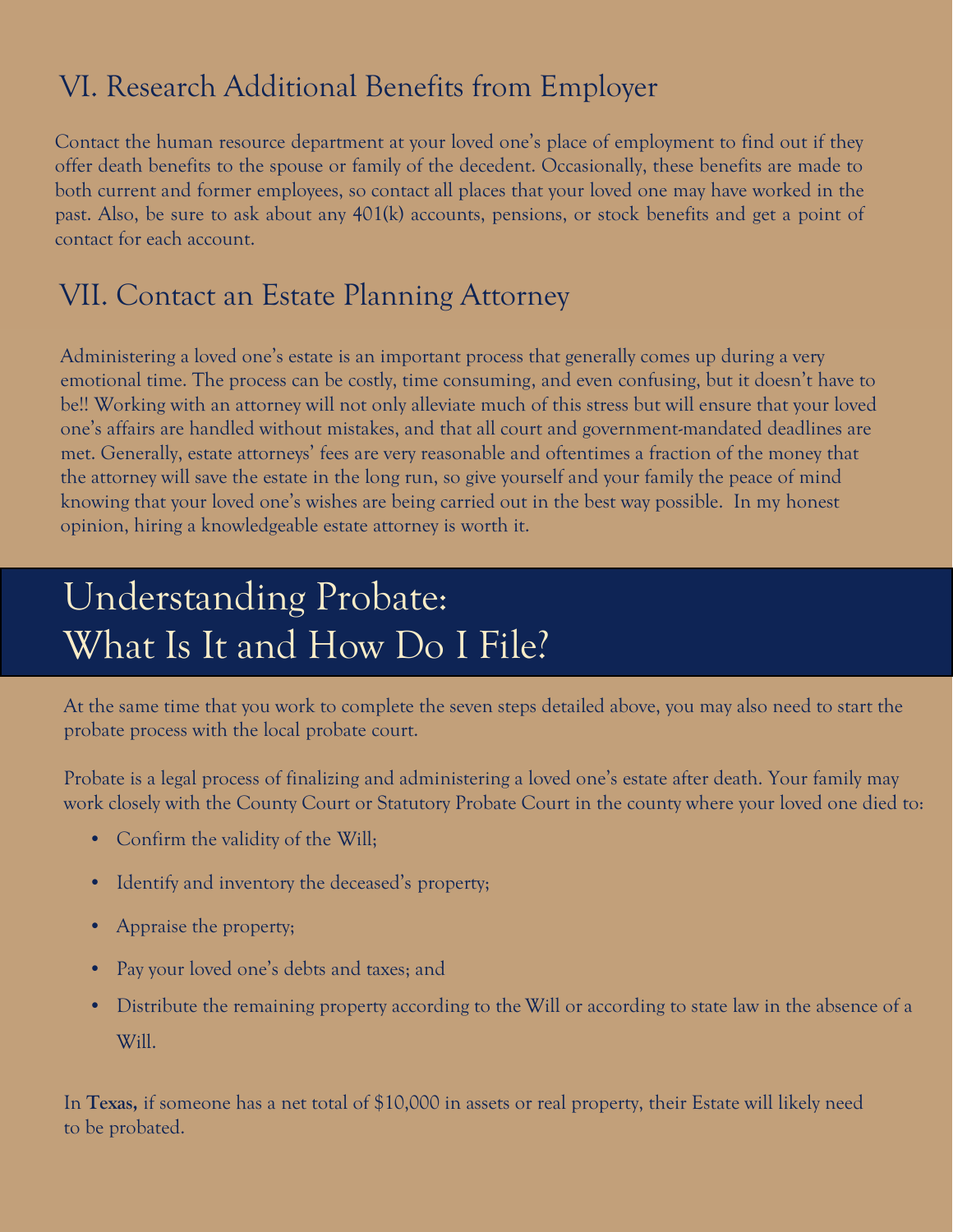

### How Long Does Probate Take?

Here in Texas, the probate process can take anywhere from a few months to a few years to complete. The length of the probate proceedings depends on the value and complexity of the estate, the existence of a will, the extent of and the location of the decedent's record-keeping, location of real property and potential disputes with creditors or other heirs.

### What Does It Cost?

The cost of probate varies widely depending on the size of the estate and whether your loved one had a will, but common expenses include executor's fees, attorney's fees, accounting fees, court fees, appraisal costs, and surety bonds. These expenses typically account for 5-10% of the total estate value and cost anywhere from \$1,500 for a simple estate with a will to over \$10,000 for a complex estate or estate without a will.

### Do All Assets Go Through Probate?

Fortunately, not all assets are subject to the expenses and delays of the probate process following the death of a loved one. Here is a brief overview of some assets that may avoid oversight from the probate courts:

- Life Insurance policies;
- Property held in joint tenancy;
- Other jointly owned assets with a right of survivorship;
- Assets with named beneficiaries such as IRAs, and annuities;
- Assets placed in a living or revocable Trust;
- Payable on death (POD) bank accounts;
- Banking and investment products, such as savings accounts, checking accounts, CDs, and brokerage accounts with a Transfer on Death (TOD) beneficiary;
- The surviving spouse's share of the community property the couple owned together
- Small gifts of the decedent's personal property
- Certain "exempt" assets.

Keep in mind that while these assets generally are not subject to probate, there may be instances when they *will* need to go before the court. This typically happens when a beneficiary is not properly named or is no longer alive at the time of the deceased's passing, or the estate is insolvent.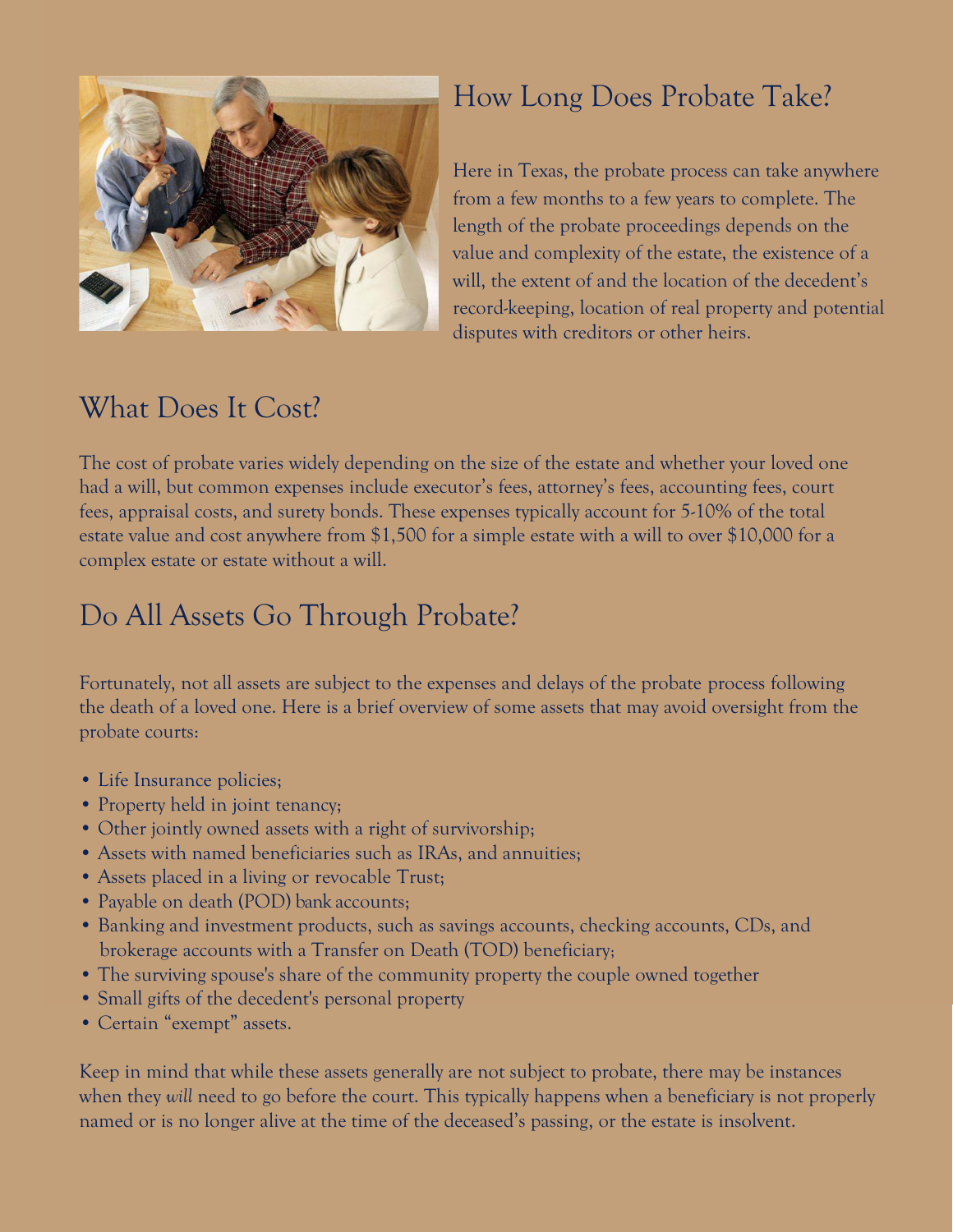### Do I Need An Attorney to File Probate?

Because probate is such a time-consuming, costly, and complicated process, you should seek the help of a **probate attorney with experience in the county your loved one lived in before passing**. A skilled attorney will help to ensure that all legal obligations are met, help speed up the overall process, and will also help you to minimize costs commonly associated with oversights, tax problems, and long, drawn-out claims. Further, many jurisdictions, like Tarrant County for instance, require that the administrator hire a licensed attorney before the Court will grant an application admitting a will to probate.

### Probate For Property In Multiple States

If your loved one owned property outside of Texas at the time of his or her passing, you will likely need to file for probate in that state as well. This process known as "ancillary administration." As you can imagine, this could complicate things, and you will likely need to hire an attorney in that state to handle this separate probate matter. We will assist you in finding an out-of-state attorney who will best meet your needs during this sensitive time and help you make sure that attorney handles things timely and efficiently.

### My Loved One Had a Trust…Can I Avoid Probate?

If your loved one died with a Trust in place, it may be possible to avoid the probate process altogether.

So long as the Trust has stayed updated and all of your loved one's assets are properly owned by the Trust, the Trust can be administered privately with the help of your **attorney.** If the Trust was not properly funded (meaning assets were not titled in the name of the Trust), or your loved one owned assets outside of the Trust, you may still need to go through the probate process. Your attorney will help to determine your next steps.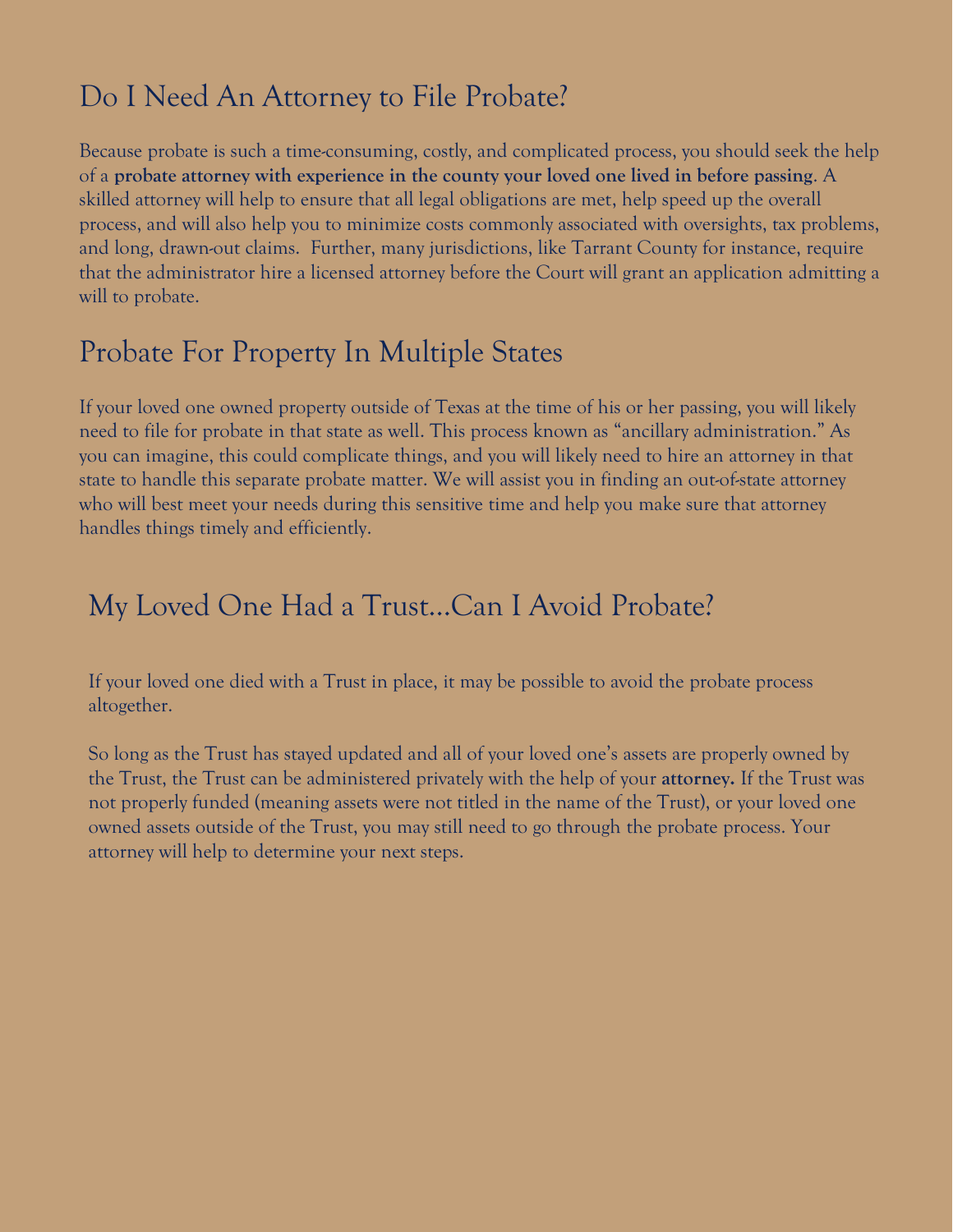# [The Role of a Trust Administrator](http://morganlawgroup.com/blog/2011/06/24/the-role-of-a-trust-administrator-in-orange-county/)

It is generally easier to manage and distribute assets out of a Trust since the Courts are not involved; however, the Trustee should be aware that a Trustee is held to a fiduciary duty to beneficiaries, being the highest legal duty an individual can have to another. It is nothing to be scared of, but extremely important to understand.

The Trustee's fiduciary duty includes protecting and managing the assets of the Trust in an ethical and moral manner and acting at all times in the best interest of the beneficiaries. These requirements and obligations often vary from state to state, but in Texas some of the requirements include:

- Notifying beneficiaries of a death or other major change in circumstances;
- Valuation and Liquidation of Assets;
- Paying Debts and Taxes of the Trust;
- Filing Tax Return;
- Distribution of Remainder of the Assets to Beneficiaries; and
- Transferring title to Trust Assets.

The Trustee also has to follow certain state and federal accounting and reporting requirements and defend the Trust against all claims of creditors or excluded heirs. It's important to take these duties very seriously as you could be held personally liable for mistakes or oversights.

Oftentimes the Trustee is also the Executor appointed by a Will and has to wear both hats, or has to work hand-in-hand with the Executor (if it is someone else) in administering the Trust and the Estate. Again, a qualified attorney can assist you with these duties to ensure they are carried out properly and that the Trust's assets are distributed in a timely manner.